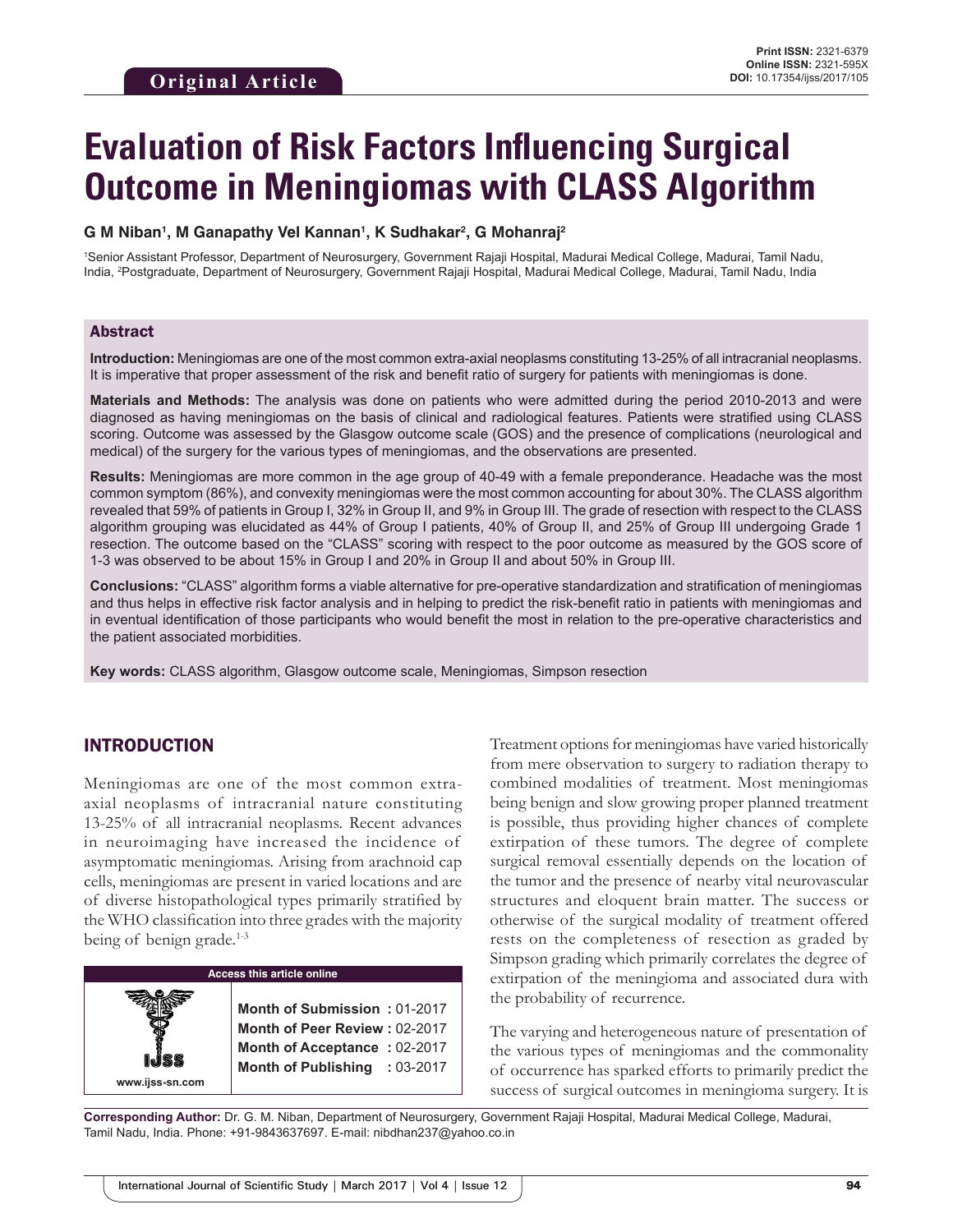imperative that proper assessment of the risk and benefit ratio of surgery for individual patients with meningiomas is done keeping with the basic tenet of benefits to far outweigh the risks involved.3-6 With this aim in mind, various stratification systems like the "CLASS" algorithm have been developed the validity of which is assessed in this study.

#### **Aim of the Study**

Aim of the study is:

- 1. To analyze the various epidemiological and risk factors associated with and influencing surgical outcome in the treatment of meningiomas.
- 2. To assess the validity of the CLASS algorithm as applied to patients diagnosed with meningiomas and subject to surgical treatment and comparing the findings and outcome of this study with other major studies in literature utilizing CLASS algorithm for meningiomas.

With this background of information, the "CLASS" algorithm was proposed by Lee, the purpose of which was to analyze the risk-benefit ratio of the surgical alternatives provided to patients with meningiomas and the study of the impact of the various pre-operative risk factors on the degree of functional outcome after surgery (Table 1).

The stratification of patients is based on the factors.

#### **Comorbidity**

It is assessed the use of the American Society of Anesthesiologists (ASA) scale with reference to the ability or otherwise of patients to withstand surgical procedures and tolerate anesthetic medications. The scores assigned are 0 for Grade I, −1 for ASA II, and −2 for ASA III. ASA IV and ASA V are not included as they are not considered desirable candidates for surgery.

#### **Location**

Tumor location was classified as "low-risk" locations included convexity and lateral skull base (lateral and middle sphenoid wing, posterior petrous) and were given a score of 0.

| <b>Table 1: Parameters of CLASS algorithm</b>         |                      |                          |                                      |                        |               |
|-------------------------------------------------------|----------------------|--------------------------|--------------------------------------|------------------------|---------------|
| <b>Factors</b>                                        |                      |                          | <b>Score</b>                         |                        |               |
|                                                       | $-2$                 | -1                       | 0                                    | 1                      | $\mathbf{2}$  |
| Comorbidity                                           | ASA <sub>3</sub>     | ASA <sub>2</sub>         | ASA <sub>1</sub>                     |                        |               |
| Location<br>Age<br>Size (cm)<br>Signs and<br>symptoms | Complex<br>$\geq 71$ | Moderate<br>61-70        | Simple<br>≤60<br>$\leq$ 2<br>Asympt. | $2.1 - 4$<br>$\ddot{}$ | >4<br>$^{++}$ |
| Other                                                 |                      | Prior RT/Sx <sup>1</sup> |                                      | Progress <sup>2</sup>  |               |

ASA: American society of anesthesiologists, 'Prior radiotherapy or surgery,<br>'radiographic progression

Olfactory groove, planum sphenoidale, tentorial (lateral/ paramedian), parasagittal, intraventricular, cerebellopontine angle, falcine, posterior/lateral foramen magnum as well as para-sigmoid and para-transverse sinus locations constituted the "moderate-risk" group and were assigned a score of −1.

The "high-risk" locations included clinoidal, cavernous sinus, tuberculum sellae, tentorial (medial/incisural), ventral petrous, petroclival, and anterior/anterolateral foramen magnum, for which a score of −2 was given.

#### **Age**

A score of 0 was assigned for patients who are 60 years of age or younger, −1 for 61-70 years, and −2 for 71 years or older.

#### **Size**

A score of 0 was given if the maximum tumor size was 2 cm or less, +1 for between 2.1 and 4 cm, and +2 for tumors larger than 4.1 cm.

#### **Signs and Symptoms**

A score of 0 was assigned for incidental tumors and +1 for mild symptoms or irreversible neurologic deficits. A score of +2 was assigned for severe symptoms or reversible neurologic deficits.

The stratification of outcome is done using the Glasgow outcome scale (GOS), and the attendant neurological, post-operative, and medical complications are factored in the compartmentalization of the patients undergoing surgical treatment of meningiomas and the risk-benefit ratio assessment thereof.

#### MATERIALS AND METHODS

The analysis was done after proper approval from the IRB/ IEC of Government Rajaji Hospital, Madurai, on patients who were admitted in the Department of Neurosurgery, Government Rajaji Hospital, during the 3 years' period and were diagnosed as having meningiomas on the basis of clinical and radiological features.

The variables studied included the age, sex, and presenting symptoms of the patient with stratification of the patients with regard to their comorbidities and pre-existing medical and chronic disorders and the clinical profile and placed as per the ASA grading from I to IV.

The radiological picture was recorded, and the parameters studied were the cross-sectional size of the lesion in its maximum extent as reported by the radiologist using standard protocol. Other parameters studied were the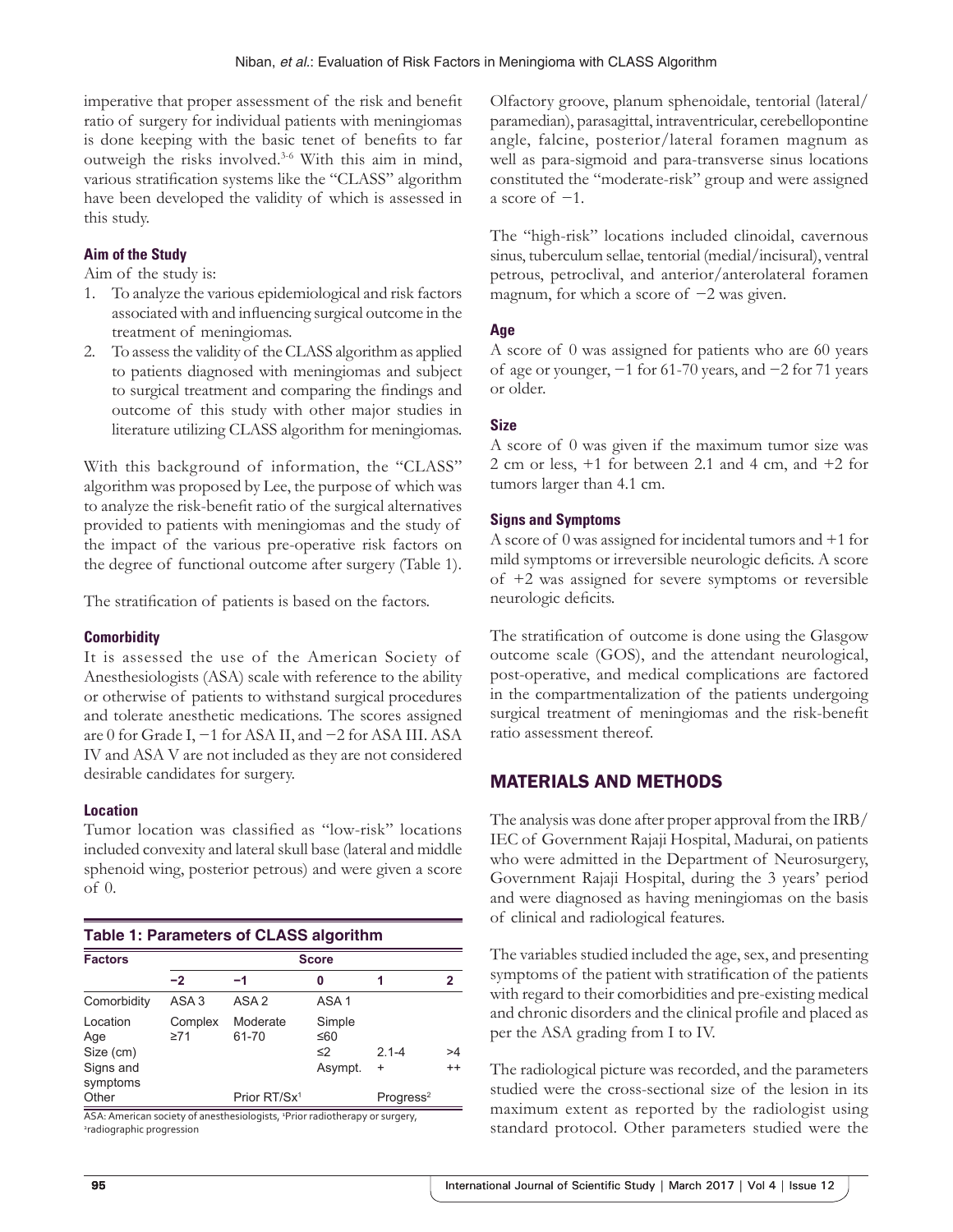anatomical location of the lesion with respect to the normal anatomical disposition of the tumor and the degree of proximity to the vital neural, and the vascular entities present in that area and the degree of secondary effects caused by the lesion to the internal milieu of the brain and intracranial compartments.

The inclusion criteria for the patients were categorized as those who were offered the surgical alternative and were willing for surgery as well as amenable and accessible to regular follow-up.

The patients who underwent surgery were studied with regard to the degree of extirpation that was done based on the Simpson grading of meningioma resection. The post-operative course was monitored, and the patients were assessed at the end of the 1<sup>st</sup> week of convalescence and after 6 weeks following surgery based on the GOS between 1 and 5 (worst-best).

All these parameters were included in the risk stratification and with special emphasis with respect to comorbidities, location, age, size, and signs and symptoms, and these were used for calculation of the CLASS scoring and grouping of patients based on this algorithm.

Based on the outcome as assessed by the GOS and the presence of complications (neurological and medical), the outcome evaluation of surgery was done for the three groups of patients under the various CLASS groups, and the results were analyzed with regard to the success and otherwise of the surgery for the various types of meningiomas, and the observations are presented.

The information collected regarding all the selected cases were recorded in a master chart, and data analysis was done.

## RESULTS

The study encompasses the analysis of the evaluation done of about forty-six patients who underwent surgery for meningiomas during the period 2013-2016.The patients were stratified on the basis of the CLASS algorithm, and the outcome parameters were analyzed.

The demographic epidemiology of the forty-six patients is as follows. The grouping of patient with respect to the age-wise breakup is age range of <29-13%, 30-39-22%, 40-49-39%, the highest, 50-59-17%, >60-9%. The sexbased incidence showed a female preponderance of about 76% in females and 24% in males.

With regard to the symptomatology of presentation, the findings were as follows:

- Headache and vomiting 38
- Headache alone 2
- Seizures 9
- Hemiparesis/Deficits 3
- Behavioral disturbances -2
- Diminution of vision 7
- Papilledema 3.

The location of the lesion and the radiological correlate were found to be:

- Left-sided lesions  $46%$
- Right-sided lesions 39%
- Midline structures 15%.

The anatomical location of the meningiomas as radiologically diagnosed and the findings were shown in Table 2.

The other parameter that was diagnosed radiologically was with respect to the size of the lesion:

- $Size > 4$  cm 19
- $Size < 4 cm 27$ .

The pre-operative functional status of the patient was analyzed based on the ASA scale, and the stratification was 59% of patients in ASA Stage II, 39% of patients in Stage III, and 2% of patients in Stage I. The grade of resection according to Simpson grading was also stratified and the results were shown in Table 3.

Based on the above findings with regard to the comorbidity, location, age, size, and symptoms and signs of the various kinds of meningiomas in the sample evaluated the CLASS scoring was performed and the groups were assigned and the following findings were noted with 59% in CLASS I, 32% in CLASS II, and 9% in CLASS III.

All patients were subject to surgical treatment, and the results of the surgery were measured by the parameters of the Glasgow outcome scoring at the end of the period of 6 weeks postoperatively. The overall GOS distribution was shown in Table 4.

| Table 2: Classification based on site |            |  |  |  |
|---------------------------------------|------------|--|--|--|
| <b>Location of the lesion</b>         | Percentage |  |  |  |
| Convexity                             | 30         |  |  |  |
| Parasagittal                          | 15         |  |  |  |
| Tentorial                             | 13.5       |  |  |  |
| Sphenoid wing                         | 13.5       |  |  |  |
| Falcine                               | 7          |  |  |  |
| Olfactory groove/basifrontal          | 7          |  |  |  |
| Suprasellar                           | 4          |  |  |  |
| Cerebellopontine angle                | 4          |  |  |  |
| Petroclival                           | 2          |  |  |  |
| Clinoidal                             | 2          |  |  |  |
| Intraventricular                      | 2          |  |  |  |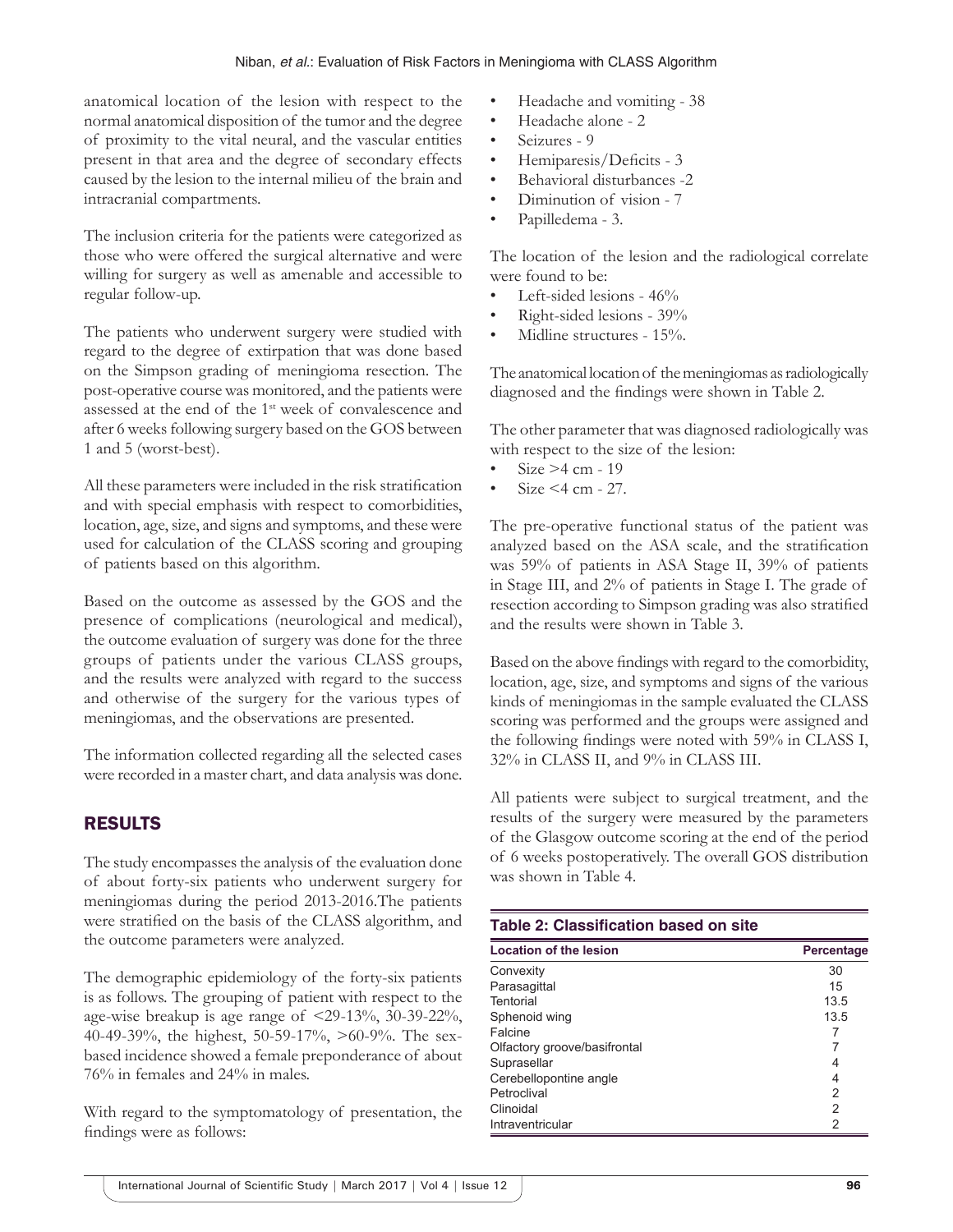The scoring of the patients was done with GOS  $\leq$ 3 taken as poor outcome and GOS more than 3 taken as representative of good outcome (Table 5).

The outcome was also assessed on the basis of the postoperative neurological and medical complications that were also analyzed (Table 6).

The grouping of the complications observed with respect to the stratification by the CLASS algorithm is observed as follows (Table 7).

The distribution of the type of complications included wound-related predominantly pseudomeningocele and neurological complications such as visual deterioration, hemiparesis, aphasia, and behavioral disturbances.

The study also included medical complications the most important of which was deep vein thrombosis leading on to pulmonary embolism, and the overall mortality was 3/46 (2 of which were due to associated medical complications).

## **DISCUSSION**

The study encompasses the results of the analysis of 46 patients who underwent surgical treatment for meningiomas in the Department of Neurosurgery at Government Rajaji Hospital, Madurai.

The epidemiological analysis revealed that the incidence of meningiomas in terms of occurrence was more common in the age group of 40-49 with 39% of patients presenting in this age group closely followed by the age group of 30-39 with 22% with an incremental incidence with increasing age.

The overall ratio of sexual preponderance of meningiomas heavily tilts toward the female sex with three times more likely incidence and an odds ratio of 10.02 indicating ten times the odds of developing meningiomas (Table 8).

With regard to the primary symptomatology of presentation, the study indicates that the most common symptom is headache and vomiting both of which are non-specific in the sense that no localization could be attributed to the headache as was evidenced in 40 of 46 patients about 86.9% of the total sampled.

The site of lesion as exemplified in this study was found to be left sided lesions in 46% of cases, right sided in 39% and midline in 15% of cases. The location of the meningioma was of the order that convexity meningiomas were the most common accounting for about 30% of the

|  |  |  | Table 3: Stratification of CLASS with Simpson grading |  |
|--|--|--|-------------------------------------------------------|--|
|  |  |  |                                                       |  |

|              |         |         | Simpson grade |         |
|--------------|---------|---------|---------------|---------|
| <b>Class</b> | Grade 1 | Grade 2 | Grade 3       | Grade 4 |
| Group I      | 12      | 13      |               |         |
| Group II     |         | 6       |               |         |
| Group III    |         |         |               |         |



| Table 4: Distribution of cases according to GOS |                            |                  |              |              |  |  |
|-------------------------------------------------|----------------------------|------------------|--------------|--------------|--|--|
| <b>GOS 1</b>                                    | GOS <sub>2</sub>           | GOS <sub>3</sub> | <b>GOS 4</b> | <b>GOS 5</b> |  |  |
| 4(9%)                                           | 3(7%)                      | 2(4%)            | 35 (76%)     | 2(4%)        |  |  |
|                                                 | GOS: Glasgow outcome scale |                  |              |              |  |  |

| Table 5: CLASS outcome |       |                  |  |
|------------------------|-------|------------------|--|
| <b>Class group</b>     | Total | Poor outcome (%) |  |
|                        | 27    | 4 (15)           |  |
| Ш                      | 15    | 3(20)            |  |
|                        | 4     | 2(50)            |  |

| <b>Table 6: Analysis of outcome</b> |                      |                         |  |  |
|-------------------------------------|----------------------|-------------------------|--|--|
| <b>Total surgeries</b>              | <b>Complications</b> | <b>No complications</b> |  |  |
| 46                                  | 12 (26%)             | 34 (74%)                |  |  |

| 5/27(18)<br>$5-15(33)$<br>2/4(50) |
|-----------------------------------|
|                                   |
|                                   |
|                                   |
|                                   |
|                                   |

OR: Odds ratio

lesions with parasagittal and falcine meningiomas making up about 22% of the lesions (Table 9).